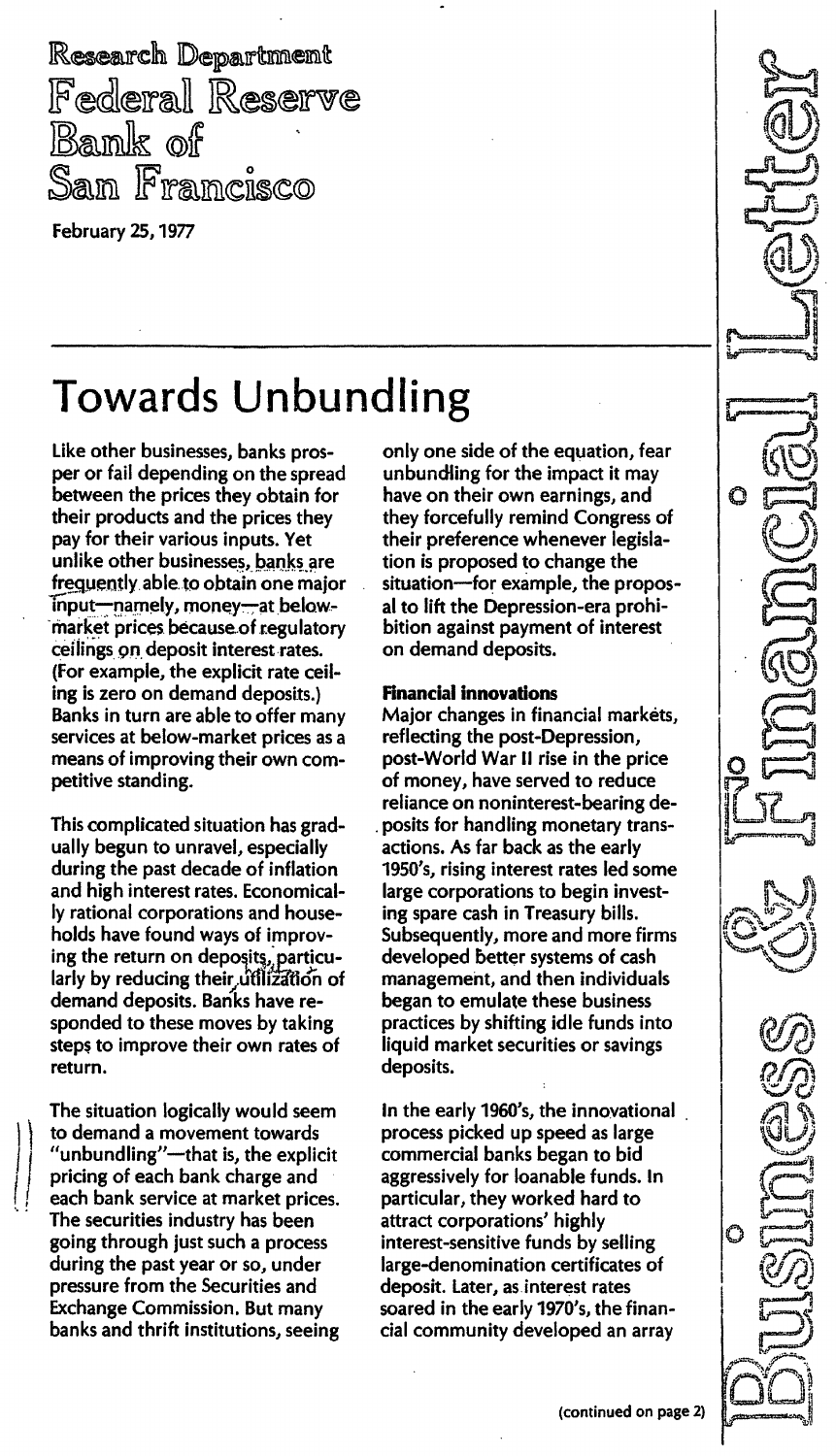Research Department Federal Reserve Bank of San Francisco

Opinions expressed in this newsletter do not necessarily reflect the views of the management of the Federal Reserve Bank of San Francisco, nor of the Board of Governors of the Federal Reserve System.

of new financial instruments and practices to meet the public's demand for ways to minimize holdings of noninterest-bearing assets.

Today, the public's transactions balances are increasing1y held in interest-bearing form. NOW accounts-negotiable orders of withdrawal-have grown steadily in the New England states, serving effectively as checking accounts for many individuals. Under newly granted authority, smaller businesses and state-and-Iocal governments hold a significant part of their cash balances in the form of commercial-bank savings accounts. Many individuals utilize savings accounts for transactions purposes by making payments through thirdparty transfer arrangements, or by telephonic transfers of funds from savings to demand deposits to cover newly written checks. Others accomplish the same purpose through overdraft arrangements with banks, or through checkwriting on funds kept with moneymarket mutual funds. Moreover, those utilizing noninterest-bearing checking accounts frequently receive an implicit return in the form of free or below-cost services, such as travellers' checks and safedeposit\_boxes.

#### Cost of unbundling

Against this background, the Federal Reserve Board of Governors this month released a major staff study, The Impact of the Payment of Interest on Demand Deposits, which considers the various consequences of Congress' removing or modifying its 44-year-old ban on deposit interest. The staff argues that if banks begin to pay explicit interest on such deposits, they undoubtedly would also move to price checking and other services more nearly in line with costs. On the plus side, this would tend to curtail uneconomic use of certain bank services and would encourage an allocation of resources to uses more highly vaiued by the public.

However, the payment of explicit interest would temporarily reduce bank earnings-perhaps by as much as 5 to 20 percent of 1975 pretax earnings during the worst year of the transition. The largest transitional impact would be felt if interest were paid on all demand deposits and if thrift institutions were also empowered to offer such deposits. The hardest hit would be those banks with both relatively low earnings and a relatively large amount of deposits newly eligible for interest, especially household demand deposits. Roughly 370, or  $2\frac{1}{2}$  percent, of all commercial banksmostly very small banks-fall into such a category.

The impact-on depository institutions could be limited if interest payments were paid only on consumers' NOW-type accounts instead of on all demand deposits. The volume of demand deposits that could be converted to NOWs

2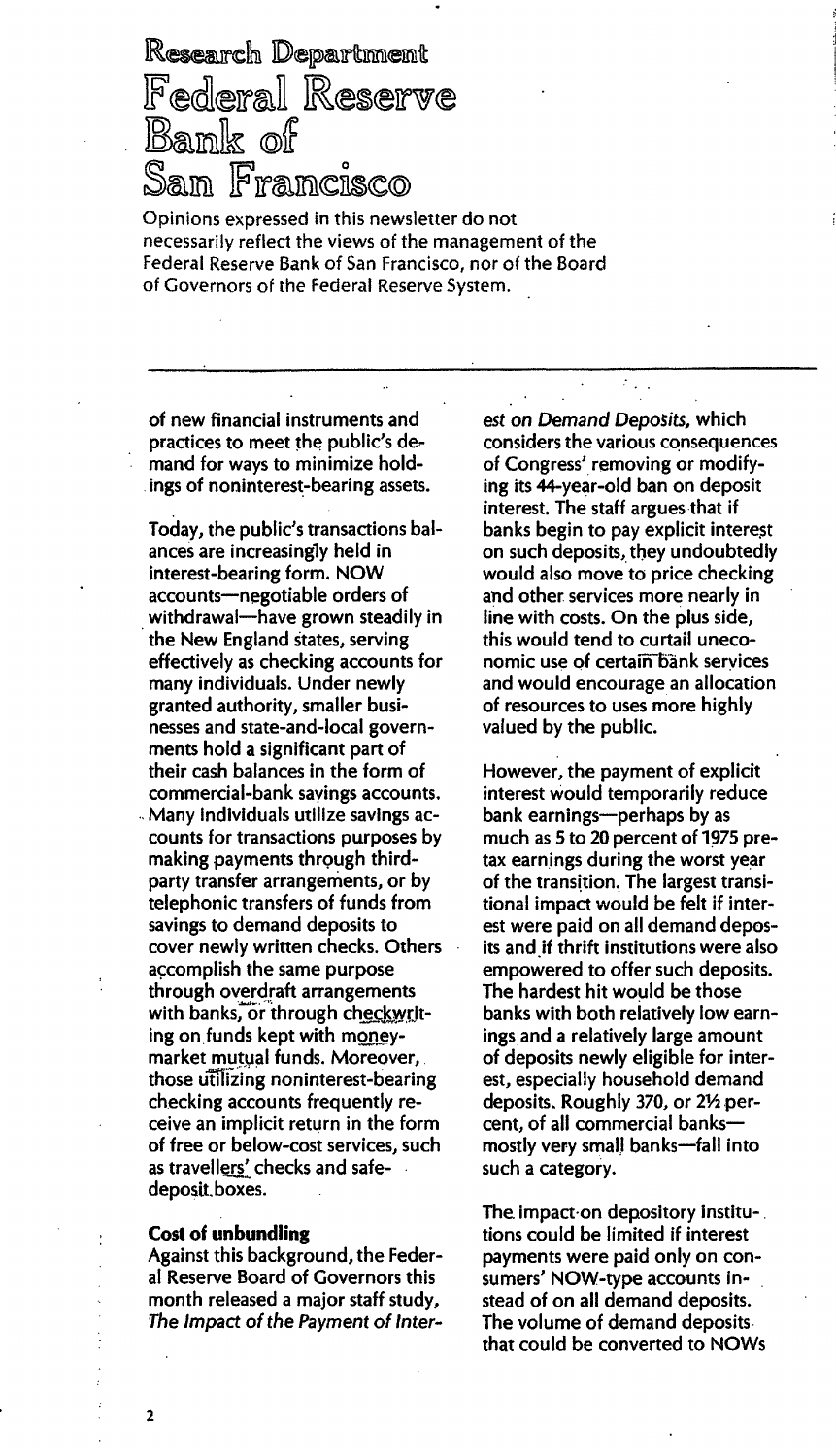probably amounts to about \$80 billion, as opposed to the roughly \$320 billion found in all checking accounts.

.The staff study argues that if explicit interest were paid on demand deposits, banks and other institutions would probably raise charges for checks and other bank services now offered free or below cost. This would tend to equalize rates of return for all depositors, provided that they all received the same interest rate and that services were priced more in line with costs. But it would be difficult to judge who would gain or lose the most from payment of explicit interest and from a probable increase in the cost of checks and other services. Some small depositors who write a large number of checks might be worse off than they are now, unless they economized on their check writing. The largest gainers would appear to be those depositors with large and relatively inactive accounts.

#### interest on reserves?

In the Fed staff's view, cost pressures resulting from demanddeposit interest payments could be partially.offset by the payment of interest on member-bank reserve balances held at Federal Reserve Banks. Such interest payments would tend to promote competitive balance between member banks and other depository institutions, since the latter are now permitted to maintain the bulk of their reserves in interest-bearing form.

Interest on reserve balances also would provide a compensating adjustment for the loss in revenue that nonmember institutions would . experience if they were required to hold reserves against transactional balances at the Federal Reserve. As the central bank has argued on earlier occasions, "From a monetary policy viewpoint, it would be desirable to require all institutions offering transactional accounts to hold reserves against such deposits either in vault cash or as balances at the Federal Reserve, and to set such requirement on a uniform basis."

Summing up, the staff study said, "If explicit interest were paid on demand deposits, the most significant potential problem would lie in the transitional adjustments of banks and other institutions to the new competitive environment. Adjustment difficulties could be mitigated by payment of interest on reserve balances; by a gradual phase-in through regulatory actions, such as use of alow, and perhaps gradually rising, ceiling rate; and by a delay in the effective date for interest on demand deposits following enabling legislation so as to permit banks to plan effectively for the new competitive environment." No one knows how Congress, the financial community and the general public will react to this study and the Board of Governors' forthcoming recommendations, but the long-term movement towards unbundling seems unmistakable. William Burke